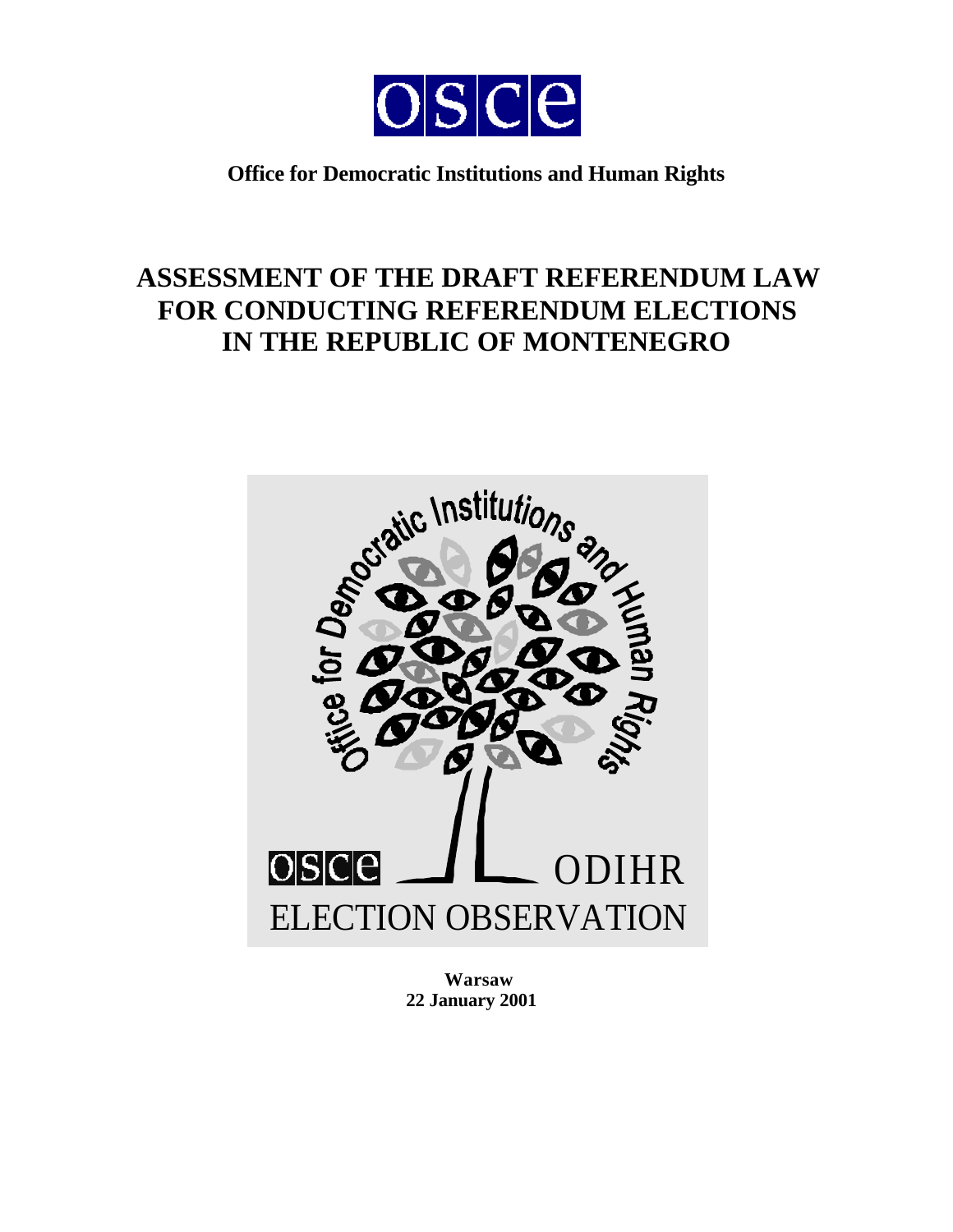# **TABLE OF CONTENTS**

| I.             |                                                                |  |
|----------------|----------------------------------------------------------------|--|
| П.             |                                                                |  |
|                |                                                                |  |
| $\mathsf{A}$ . |                                                                |  |
| <b>B.</b>      |                                                                |  |
| C.             |                                                                |  |
| D.             | USE OF INK TO MARK VOTERS IN A REPUBLIC REFERENDUM ELECTION 4  |  |
| Е.             |                                                                |  |
| F.             |                                                                |  |
| G.             |                                                                |  |
| Н.             |                                                                |  |
| $\mathbf{I}$   |                                                                |  |
| $J_{\cdot}$    |                                                                |  |
| $\mathbf{K}$   |                                                                |  |
| L.             |                                                                |  |
| M.             |                                                                |  |
| N.             | NUMBER OF VOTES REQUIRED TO APPROVE A REFERENDUM QUESTION 9    |  |
| $\Omega$ .     |                                                                |  |
| P.             | CITIZENSHIP REQUIREMENTS FOR VOTING IN REFERENDUM ELECTIONS  9 |  |
| Q.             | RESIDENCY REQUIREMENTS FOR VOTING IN REFERENDUM ELECTIONS  10  |  |
|                |                                                                |  |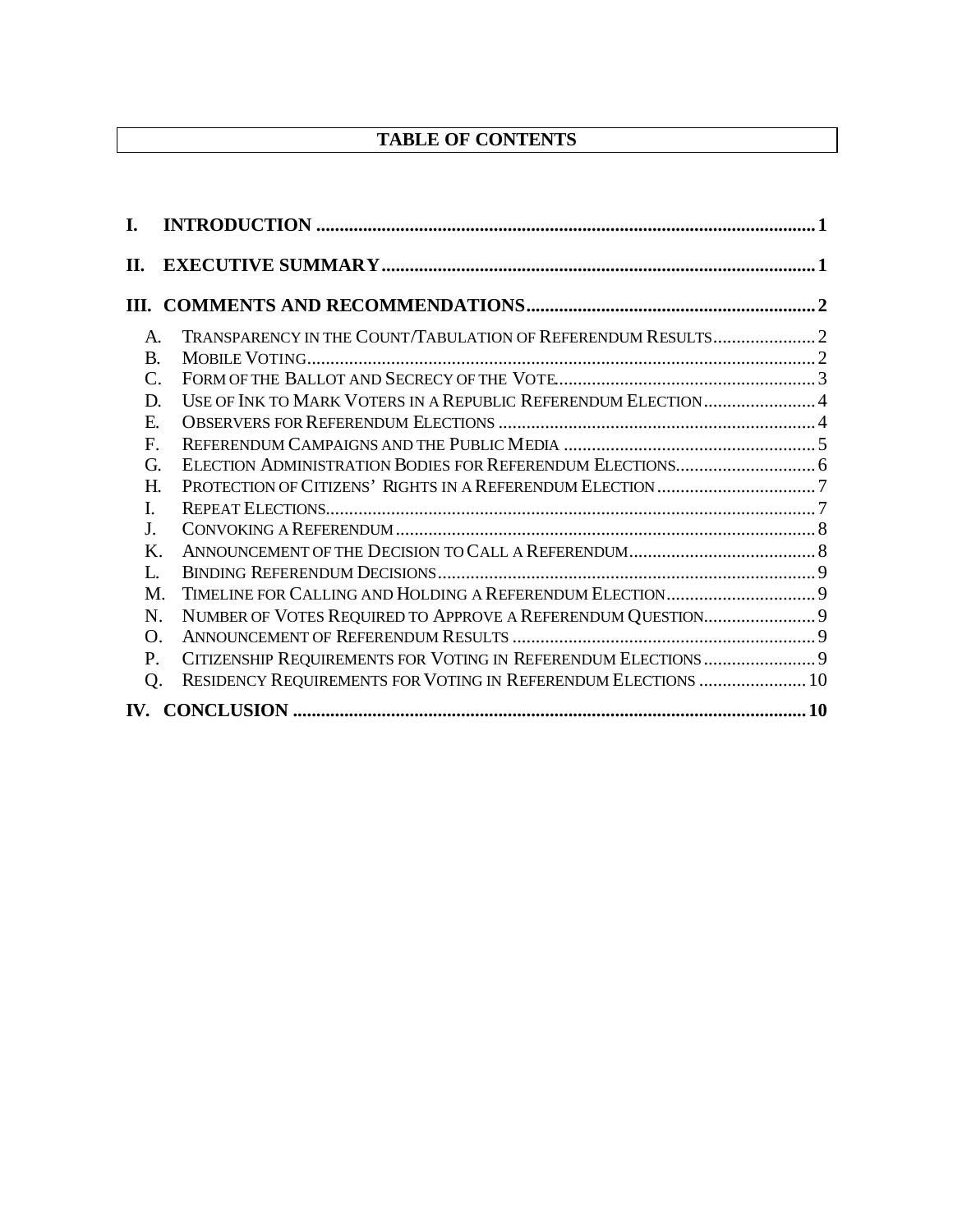# **ASSESSMENT OF THE DRAFT REFERENDUM LAW FOR CONDUCTING REFERENDUM ELECTIONS IN THE REPUBLIC OF MONTENEGRO**

# **I. INTRODUCTION**

- 1.1 This assessment reviews and comments on the *draft* referendum law for conducting referendum elections in the Republic of Montenegro.<sup>1</sup> This assessment is based on unofficial English translations of the following: (1) the draft law, consisting of forty (40) articles, (2) the current Referendum Law of the Republic of Montenegro (published in the Official Gazette of the Republic of Montenegro, No. 3/92 and as amended and published in the Official Gazette of the Republic of Montenegro, No.  $7/92$ <sup>2</sup>, (3) the Law on the Election of Councillors and Representatives of the Republic of Montenegro20003, (4) the Law on Registers of Electors of the Republic of Montenegro,  $4(5)$  the Citizenship Law of the Republic of Montenegro<sup>5</sup> 1999, (6) Constitution of the Republic of Montenegro 1992, (7) Constitution of the Federal Republic of Yugoslavia 1992, and (8) Citizenship Law of the Federal Republic of Yugoslavia (published in the Official Gazette of the Federal Republic of Yugoslavia, No. 33/96).
- 1.2 This assessment reviews and comments on the text of the draft law only, and should not be construed as an endorsement or recommendation for or against a referendum election in the Republic of Montenegro. Nor should this assessment be construed as a substantive approval or disapproval of any question that may be subsequently decided by a referendum election.
- 1.3 This assessment does not guarantee the accuracy of the translations reviewed. Unfortunately, mistakes do occur in translations and "shall", on occasion, becomes "may" and "may" becomes "shall". Obviously, such a mistake in translation results in erroneous assessment of text.
- 1.4 This assessment supersedes the "Assessment of the Legal Framework for Conducting Referendum Elections in the Republic of Montenegro published" by OSCE/ODIHR on 7 December 2000.
- 1.5 This assessment is prepared for the Office for Democratic Institutions and Human Rights of the Organisation for Security and Co-operation in Europe ("OSCE/ODIHR").

# **II. EXECUTIVE SUMMARY**

2.1 The draft law represents a substantial improvement on the existing law, but could be improved to adequately ensure transparency in the counting and tabulation of the voting results of a referendum election.

 $\overline{a}$ 

<sup>&</sup>lt;sup>1</sup> Herein "the draft law".

<sup>2</sup> Herein "the current Referendum Law".

 $\frac{3}{4}$  Herein "the Election Law."

<sup>&</sup>lt;sup>4</sup> Herein "the Voter Register Law".<br>
Herein "the Citizenshin Law".

Herein "the Citizenship Law".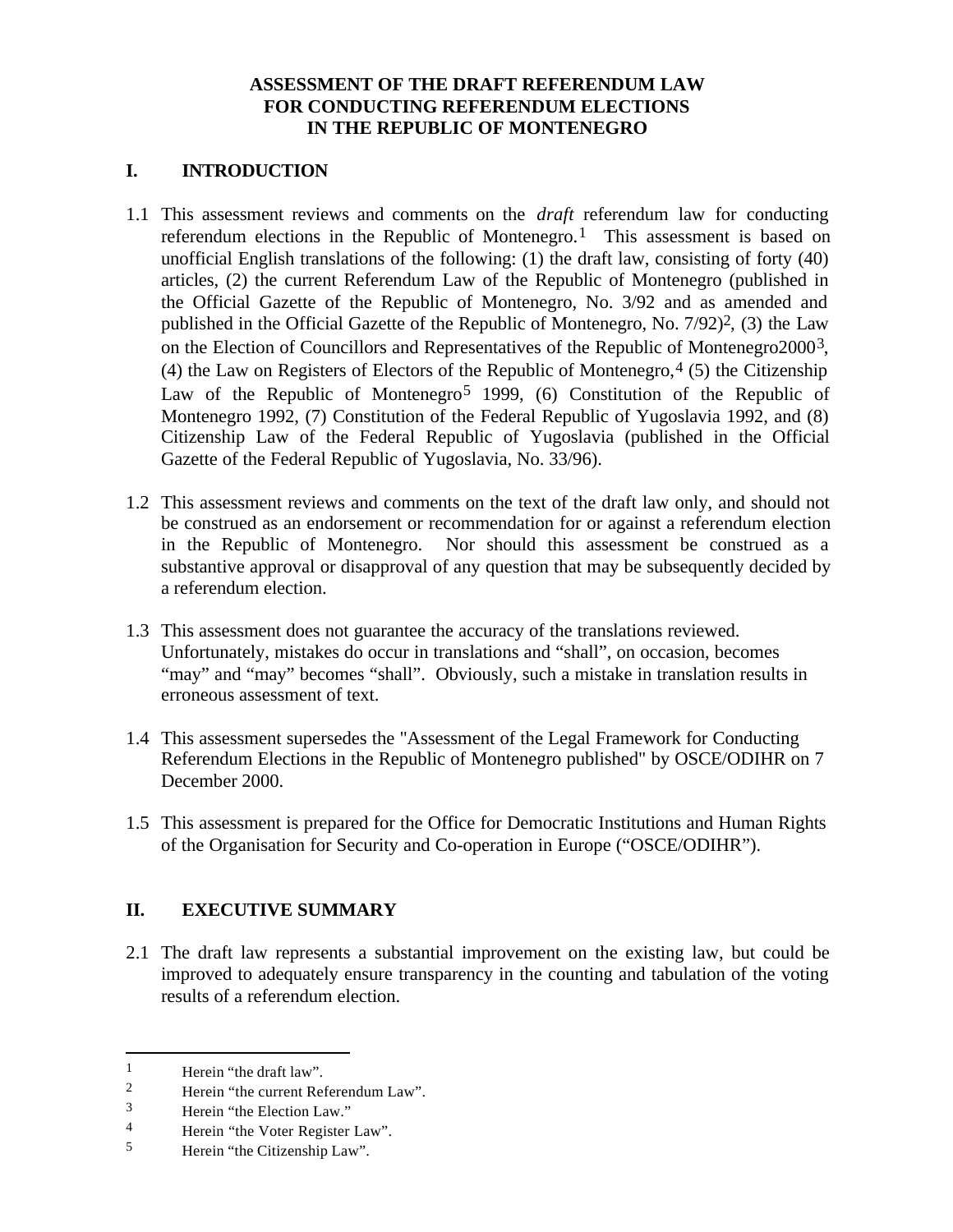- 2.2 Provisions in the draft law regulating the voting processes could be improved and specific recommendations have accordingly been made.
- 2.3 The draft law fails to adequately provide for election observation in a referendum election.

## **III. COMMENTS AND RECOMMENDATIONS**

#### **A. Transparency in the Count/Tabulation of Referendum Results**

- 3.1 Articles 24 and 31 of the draft law provide that the polling board shall establish the results of voting at the polling station. Article 31 requires the polling board to establish both the number of citizens who have voted "for", and the number of citizens who have voted "against" the questions posed in referendum. Article 31 requires this information to be "entered into the Record, that is the Report by the body in charge of administering the referendum".
- 3.2 **It is recommended** that Article 31 be amended to expand the information to be established by the polling board. As a minimum, Article 31 should be expanded to include the ballot and voting information that is set forth in Article 32, and the number of spoiled and invalid ballots.
- 3.3 **It is recommended** that Article 32 should also be amended to require that the number of spoiled and invalid ballots be included in the announced data.
- 3.4 One of the most significant shortcomings of the draft law is its failure to require that results be publicly posted at the polling station level. Another significant shortcoming is the failure to require that the tabulations of results from polling stations be publicly posted at the municipal commission level. The failure of the draft law to require public posting of polling station results and municipal commission tabulations raises a serious concern about the transparency of the referendum process. **It is recommended** that the draft law be amended to require that *all* voting results, protocols, tabulation and tally sheets, and decisions determining or affecting referendum results, be publicly posted as soon as possible and without any delay. Such electoral documents should be publicly posted at *all* levels of election administration, including polling, municipal, and Republic Commission levels. *Detailed tabulations of overall referendum results, including the voting results in each polling station, should be publicly posted at each commission.*

#### **B. Mobile Voting**

3.5 Article 24 of the draft law provides that two members of the polling board shall be charged "with the duty of administering the voting outside the polling station". It is assumed that Article 24 refers to mobile voting as Article 25 of the draft law incorporates the provisions of the Election Law regarding "election material" and "voting" to the extent they are not already governed by other articles in the draft law. Other than Article 24, the draft law does not address the issue of mobile voting. Article 85 of the Election Law does address mobile voting. Article 85 of the Election Law permits mobile voting for registered voters "who cannot vote at the polling station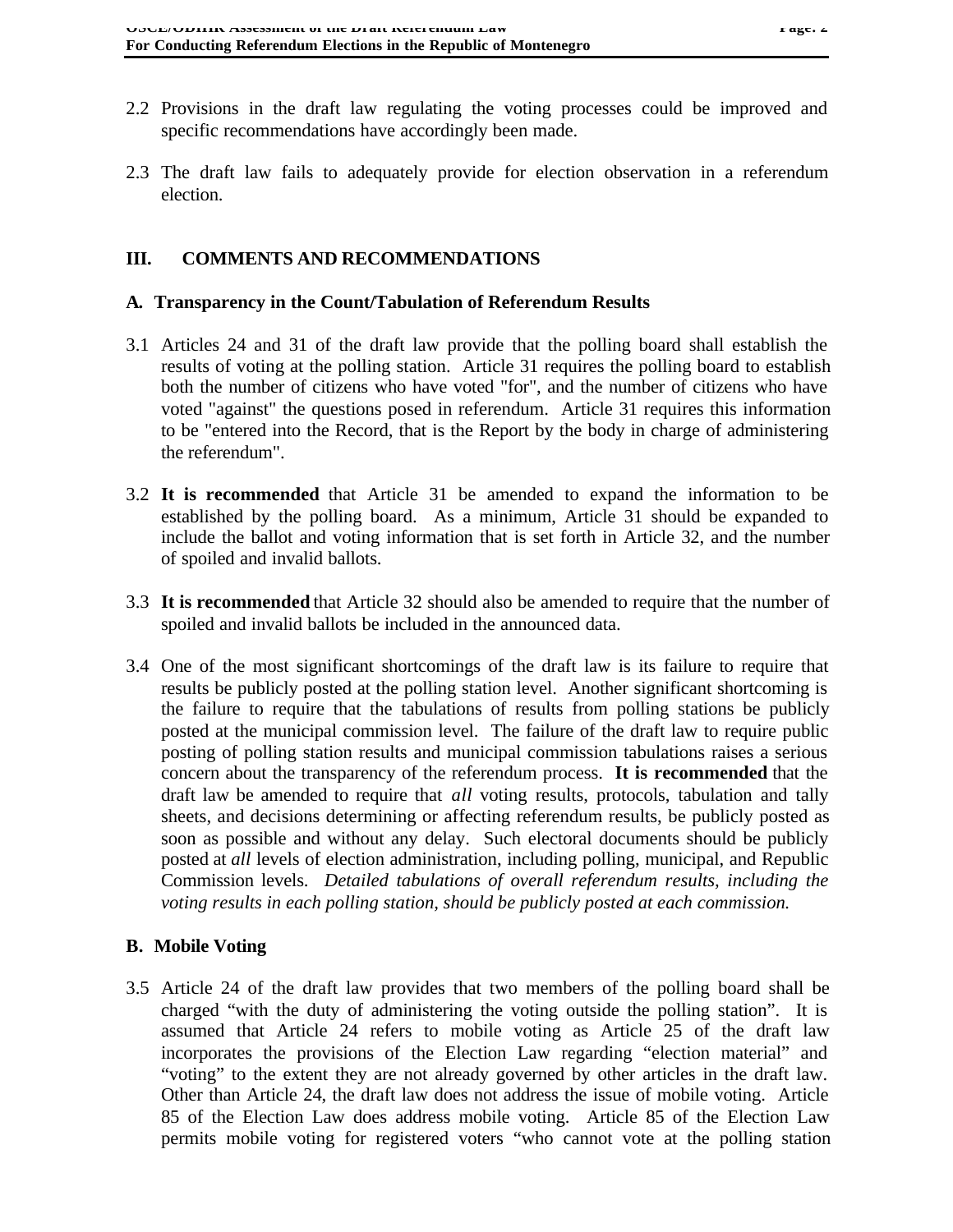(handicapped persons or those prevented in some other way)". Thus, it is assumed that the draft law Article 24 provision for "voting outside the polling station" is limited to Election Law Article 85 mobile voting. Article 24 minimally changes the Article 85 mobile voting process, as it requires two polling board members instead of one to administer the mobile voting.

- 3.6 As mobile voting can be subject to abuse, **it is recommended** that the law require, where possible, that the two members of the polling board who administer mobile voting be from different political parties.
- 3.7 **It is also recommended** that Article 24 of the draft law be amended to specifically state that all other provisions governing the voting process, such as the use of indelible ink and the manner of detaching ballot coupons, shall apply to mobile voting. The law should clearly state that all procedural safeguards for regular voting also apply to mobile voting.

# **C. Form of the Ballot and Secrecy of the Vote**

- 3.8 Article 25 of the draft law incorporates the provisions of the Election Law regarding "election material" and "voting" to the extent not already governed by other articles in the draft law.
- 3.9 Article 28 of the draft law, similar to Article 73a of the Election Law, provides that each ballot shall be printed with a ballot coupon. The ballot coupon contains a unique serial number and is perforated so that it can be detached after the voter marks the ballot.
- 3.10The draft law fails to describe how the ballot coupon shall be detached from the voter's ballot. Thus, it is assumed that the manner of detaching the coupon will be in accordance with the provisions of the Election Law. This is problematic as secrecy of the ballot may be compromised by the ballot detachment provisions set forth in the Election Law.
- 3.11A ballot coupon, containing a unique serial number, is an acceptable method for ballot security. However, the procedure provided in the Election Law by which the ballot coupon is detached from the marked ballot raises concern. Article 82 of the Election Law requires the voter, after marking the ballot, to fold the ballot in a manner that keeps the manner of marking secret, hold the ballot, and to allow a member of the polling board to detach the ballot coupon. After the member of the polling board detaches the ballot coupon, the voter places the marked ballot in the ballot box. Article 82 is troublesome as it permits a member of the polling board to handle, albeit in a limited manner, the *marked* ballot of a voter *before* the ballot is placed in the ballot box. A preferable method would be for the voter, not a member of the polling board, to detach the ballot coupon from the marked ballot. Then, the voter should place the marked ballot in the ballot box and the detached coupon in a receptacle for ballot coupons. It is unacceptable for a member of the polling board to handle the voter's *marked* ballot before it is placed in the ballot box. Ballot security will not be compromised if the voter, instead of a member of the polling board, detaches the ballot coupon and places it in the appropriate receptacle. Alternatively, **it is recommended** that the coupon be detached when the ballot is issued to the voter.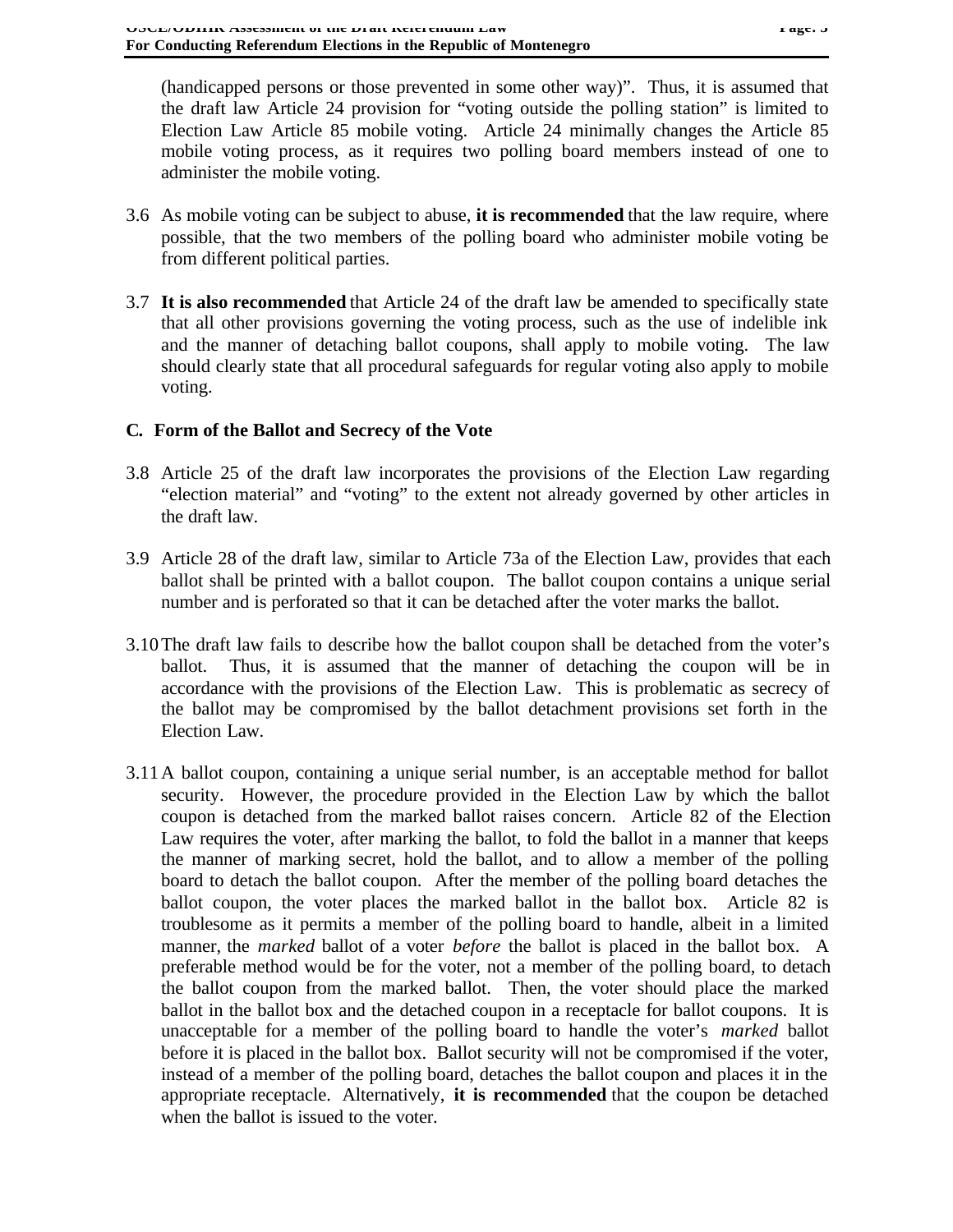### **D. Use of Ink to Mark Voters in a Republic Referendum Election**

3.12Article 30 of the draft law requires that indelible ink spray and ultra-violet light machines for checking the ink be used in a Republic Referendum. Article 30 does not specifically prohibit a voter, who refuses to be inked or checked for ink, from voting. **It is recommended that** Article 30 should be amended to specifically prohibit a voter, who refuses to be inked or checked for ink, from voting. Article 30 should also be amended to specifically state that it applies to mobile voters as well as regular voters. Consideration should also be given to amending Article 30 to extend its application to a Municipal Referendum election.

#### **E. Observers for Referendum Elections**

- 3.13Article 30 of the current Referendum Law specifically incorporates the provisions of the Election Law regarding "participation of domestic and foreign observers" to the extent not governed by other articles in the current Referendum Law. The current Referendum Law is silent on the matter of observers and, thus, under the current Referendum Law, the Election law controls. A gap has been created with the draft law as Article 25 of the draft law, the successor to Article 30 of the current Referendum Law, makes no mention of domestic or foreign observers. This omission may be explained by Article 16 of the draft law, which states that the "work of the referendum administration bodies shall be public". Thus, it is unclear as to whether Articles 111a through 111g of the Election Law, which regulate domestic and international observers, have any application to referendum elections. This unclear situation is due to the absence from Article 25 of the draft law of the phrase "participation of domestic and foreign observers", coupled with the new statement found in Article 16 of the draft law. *Regardless of whether Articles 111a through 111g of the Election Law should apply to a referendum election, the legal framework fails to adequately provide for election observation in a referendum election. This failure is due to the inadequacy of Article 16 of the draft law and the shortcomings of Articles 111a through 111g of the Election Law.*
- 3.14The requirement in Article 16 of the draft law that "the work of the referendum administration bodies shall be public" is insufficient to ensure transparency of the referendum election processes. **It is recommended that** Article 16 should be expanded with clear and precise provisions establishing the rights of observers to inspect documents, attend meetings, monitor election activities at all levels at all times, and to obtain copies of protocols and other documents at all levels. The law should also establish an expedited process for observers to obtain corrective relief when an election administration body denies the rights of an observer, including the right to be registered as a domestic observer.
- 3.15**It is recommended that** the provisions in the Election Law, which provide for observers, Articles 111a through 111g, should be clarified to enhance the observation process. This is necessary in the event that it is determined that these articles apply to a referendum election.
- 3.16Article 111b provides for the registration of domestic observers, which shall take place no later than five days before the elections. However, Article 111b does not state how soon after the election call is issued that registration of domestic observers is permitted.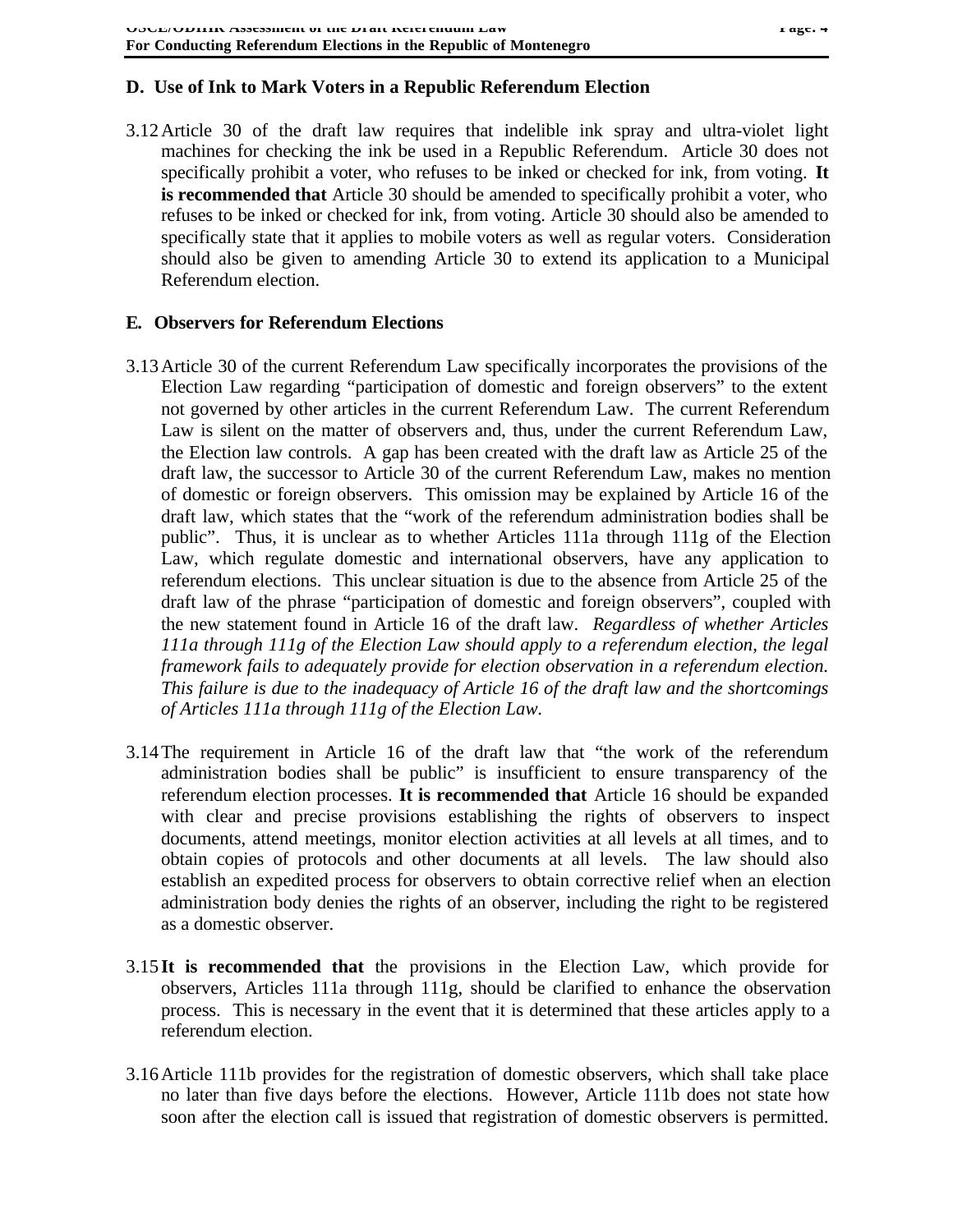1 agc. 3

**It is recommended** that Article 111b state both the dates for the start and end of registration for domestic observers.

- 3.17Article 111d provides for the registration of international observers, which shall take place no later than ten days before the elections. However, Article 111d does not state how soon after the election call is issued that registration of international observers is permitted. **It is recommended** that Article 111d state both the dates for the start and end of registration for international observers.
- 3.18Article 111f states that "The bodies in charge of the elections are obliged to enable foreign and domestic observers to monitor the elections." This phrase is too vague and does not adequately describe to what extent observers will be permitted to observe electoral activities and inspect electoral documents. **It is recommended** that the law provide clear and concise provisions establishing what electoral documents are subject to inspection and what electoral activities may be monitored. These provisions should allow observers to inspect documents and monitor election activities at all levels.
- 3.19The articles providing for observers fail to establish procedures and remedies for an observer in the event the observer is denied registration or access to an electoral document or event. **It is recommended** that the law provide clear and precise provisions establishing an expedited process by which observers may obtain corrective relief when an election administration body denies the rights of an observer, including the right to registration. A special procedure should be set forth in the law for observers and observers should not be forced to rely on general provisions in the law related to protection of electoral rights.

# **F. Referendum Campaigns and the Public Media**

- 3.20Article 12 of the draft law states that each citizen has the right "to be impartially and timely informed by public media, on equal terms, about all phases of the procedure and different stands relating to the question which shall be posed at the referendum". How this is to be achieved is determined "by the competent assembly by a separate decision". Article 12 also establishes that referendum campaign activities "carried out by public media and rallies shall cease 48 hours before the date the referendum is to be held".
- 3.21Whether Article 12 is successfully implemented will be determined by the subsequent decision enacted by the competent assembly and the degree of enforcement made by competent authorities. **It is recommended** that the subsequent decision by the competent assembly be enacted in a timely manner, be understandable, and capable of objective application.
- 3.22Article 12 does not address the issue of paid advertisements in private media. **It is recommended** to extend the Article 12 "equal terms" principle to paid advertisements in private media in order to ensure that both sides of a referendum are fully explained to voters. This could be accomplished by an amendment requiring that the same commercial rate for referendum ads be offered without discrimination to both supporters and opponents of the referendum substance, and that the times and location of the advertising be on similar terms. These suggestions are made since the Article 12 goal of informing voters *fairly* may be weakened if the "equal terms" principle regulates only public media.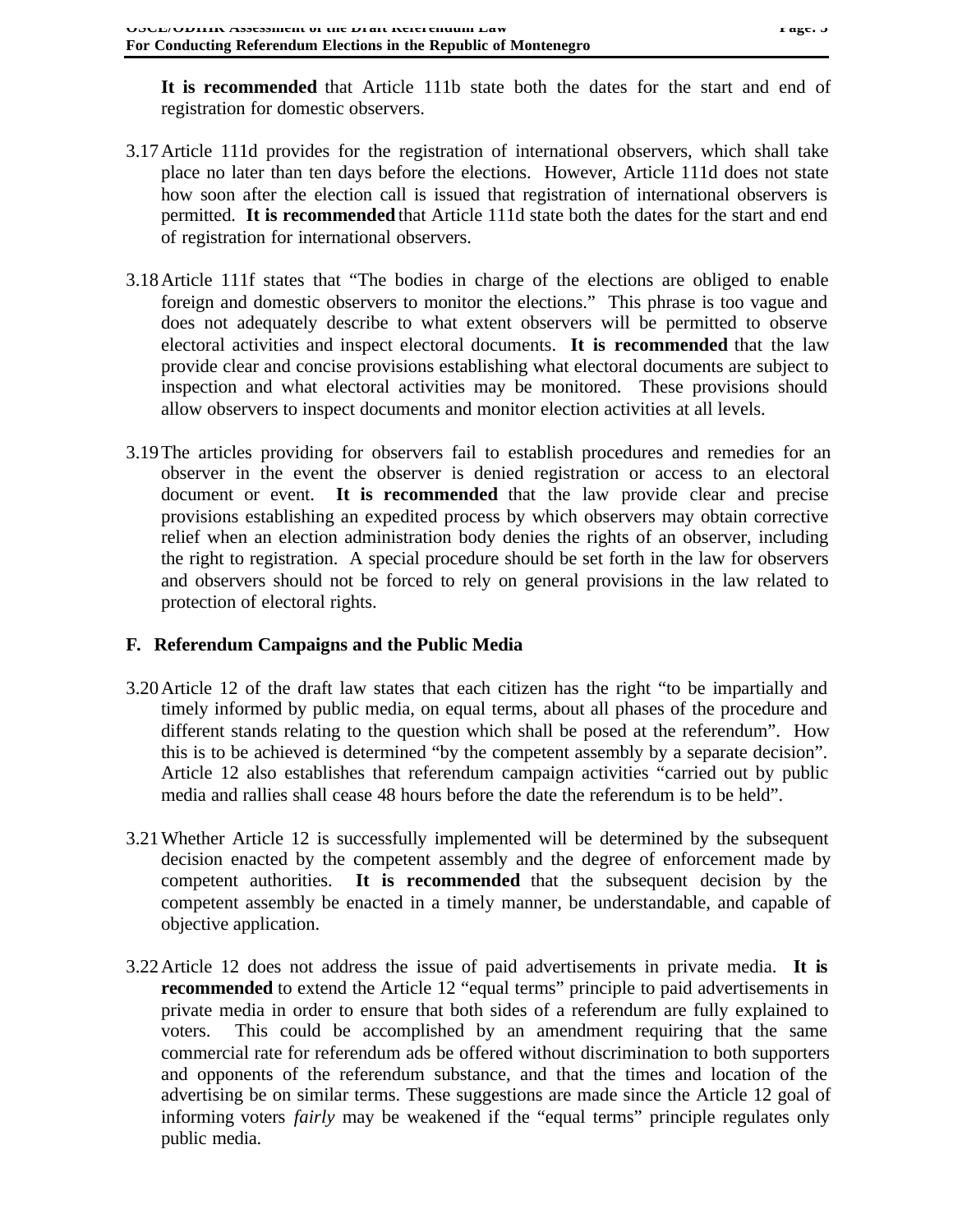3.23The goal of Article 12 may also be circumvented if pubic media favours either proponents or opponents of a referendum in news coverage, political coverage, forums, or editorials. **It is recommended** that Article 12 be amended to prohibit biased coverage or treatment in State owned or controlled media, and that competent authorities be required to immediately act upon any violation. However, such regulations require caution as restrictive rules promote possible self-censorship.

# **G. Election Administration Bodies for Referendum Elections**

- 3.24Article 10 of the draft law provides that "commissions" and "polling boards" shall be responsible for administering referendum elections. Article 17 provides that a commission shall consist of "a chairman, a secretary, and a certain number of the commission members". Article 17 also provides for deputies for the chairman, secretary, and all members. The chairman, secretary, and all members shall be selected from graduate lawyers and must be eligible to vote. The term of office for a commission lasts until the assembly that called the referendum establishes the results of the referendum.
- 3.25Importantly, Article 17 of the draft law provides that "when the commission members are appointed, the proportional representation of the political parties in the assembly that called the referendum must be taken into account".
- 3.26Article 18 provides that a Republic Referendum is administered by a Republic Referendum Commission ("Republic Commission"), a commission in each municipality for the Republic Referendum, and polling boards. The Republic Commission and the commission in each municipality are appointed by the Assembly of the Republic of Montenegro<sup>6</sup> no later than 10 days after the decision to call the Republic Referendum comes into force. The Republic Commission consists of a chairman, secretary, and nine members. The commission in each municipality for the Republic Referendum consists of a chairman, secretary, and seven members. The powers and responsibilities of the Republic Commission and the commission in each municipality, for a Republic Referendum, are stated in Articles 21 and 22 of the draft law.
- 3.27Article 20 provides that a Municipal Referendum is administered by a commission in the municipality for the Municipal Referendum and polling boards. The Municipal Referendum commission in the municipality is appointed by the Assembly of the Municipality by an enacted decision of the Assembly. The decision appointing the Municipal Referendum commission shall also determine the number of members and duties of the commission. Article 20 does not specify the deadline, prior to the date of the Municipal Referendum, for appointment of the Municipal Referendum commission. **It is recommended** that Article 20 be amended to state the deadline for appointment of the Municipal Referendum commission. **It is also recommended** that Article 20 be amended to state the number and duties of the Municipal Referendum Commission in order to establish consistency in the administration of Municipal Referendums.
- 3.28Article 23 of the draft law requires that the polling board for each polling station be appointed no later than 10 days prior to the date of the referendum. The polling board shall consist of a chairman and six members and all shall have deputies. When members

 $\overline{a}$ 

<sup>6</sup> Herein "Assembly of the Republic".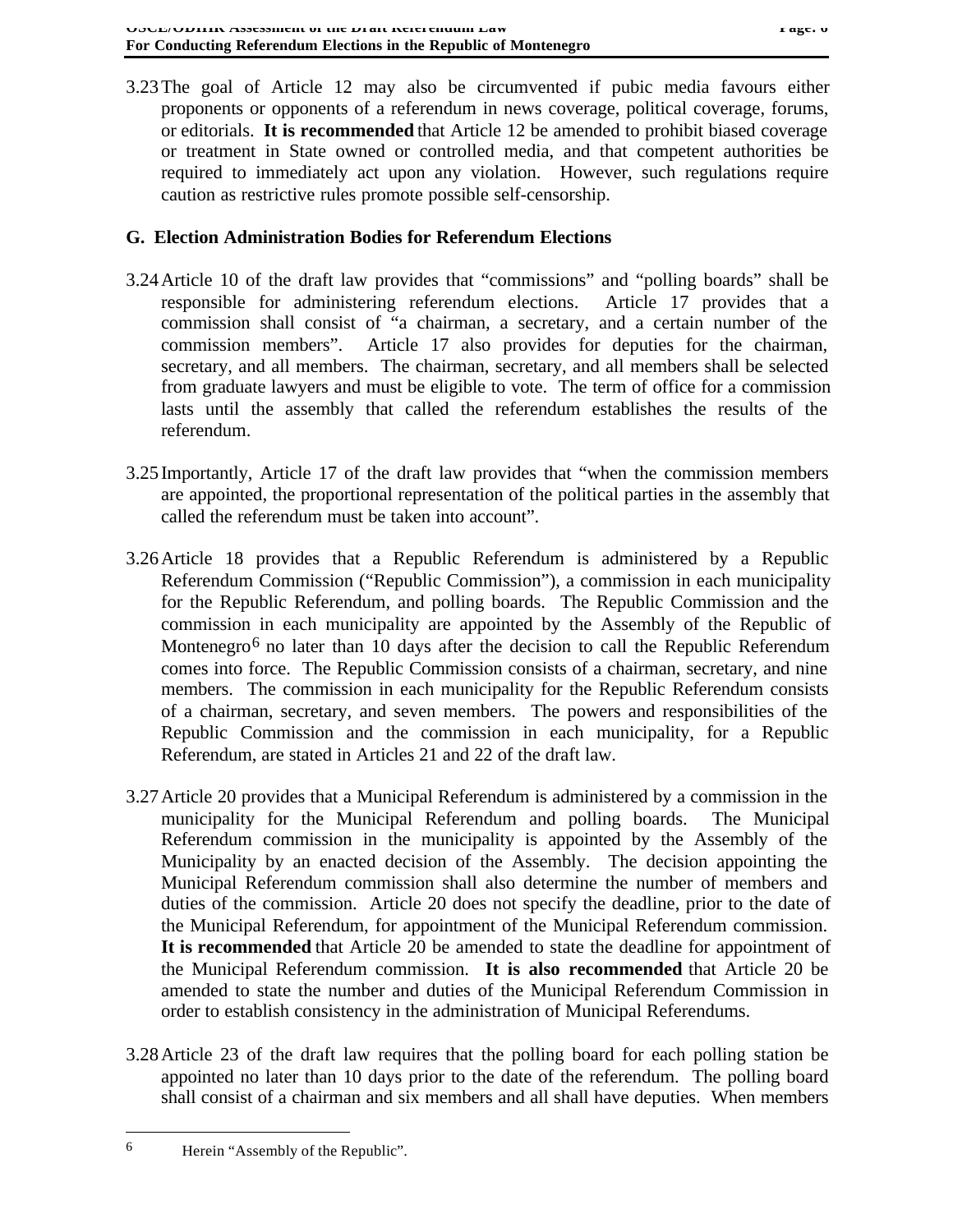of the polling board are appointed, the proportional representation of the political parties in the assembly that called the referendum must be taken into account. In the case of a Republic Referendum, the proportional representation of the political parties in the Assembly of the Republic would have to be taken into account. In the case of a Municipal Referendum, the proportional representation of the political parties in the Assembly of the Municipality would have to be taken into account.

3.29The chairman and members of the polling board must be eligible to vote. The polling board is responsible for voting at the polling station, ensuring the regularity and secrecy of the vote, and establishing the voting results at the polling station. The polling board is also responsible for keeping order at the polling station during the voting.

#### **H. Protection of Citizens' Rights in a Referendum Election**

- 3.30Articles 13 and 34 through 38 of the draft law govern protection of citizens' rights in a referendum election. Articles 37 and 38 allow for complaints to the Constitutional Court of the Republic of Montenegro concerning actions of the Municipal Commission or Republic Commission.
- 3.31**It is recommended** that Article 38 be amended by adding the phrase "or against the decision, act, or failure of the Republic Commission" at the end of the last sentence of Article 38. This language is necessary so that an erroneous decision of the Republic Commission *accepting and granting relief* on a complaint may be appealed to the Constitutional Court.

### **I. Repeat Elections**

- 3.32Article 25 of the draft law specifically incorporates the provisions of the Election Law regulating "repeated elections".
- 3.33Under Article 89 of the Election Law, the polling board is dissolved, a new one appointed, and voting at the polling station is repeated if any of the following occur: (1) the ballot box in the polling station contains a larger number of ballots than the number of registered voters shown to have cast ballots, (2) the number of ballots in the ballot box is larger than the number of ballot coupons, (3) there are two or more ballot coupons with the same serial number, or (4) there are ballot coupons with serial numbers not allocated to the respective polling station. Article 103 of the Election Law requires repeat polling to take place no later than seven days.
- 3.34Under Article 28 of the current Referendum Law, repeat polling is required in a polling station if irregularities occurred that could have influenced the result of the election. This provision represents improvement over the Election Law, which does not require that the irregularities could have influenced the result of the election before a repeat election is held.
- 3.35**It is recommended** that either (1) Article 28 of the current Referendum Law be included in the draft law, or (2) Article 89 of the Election Law be amended to require repeat polling only where, due to a discrepancy listed in Article 89, the particular discrepancy *could have affected the election outcome at the Republic level*. Repeat polling should not be held where the discrepancy could not have affected the election results.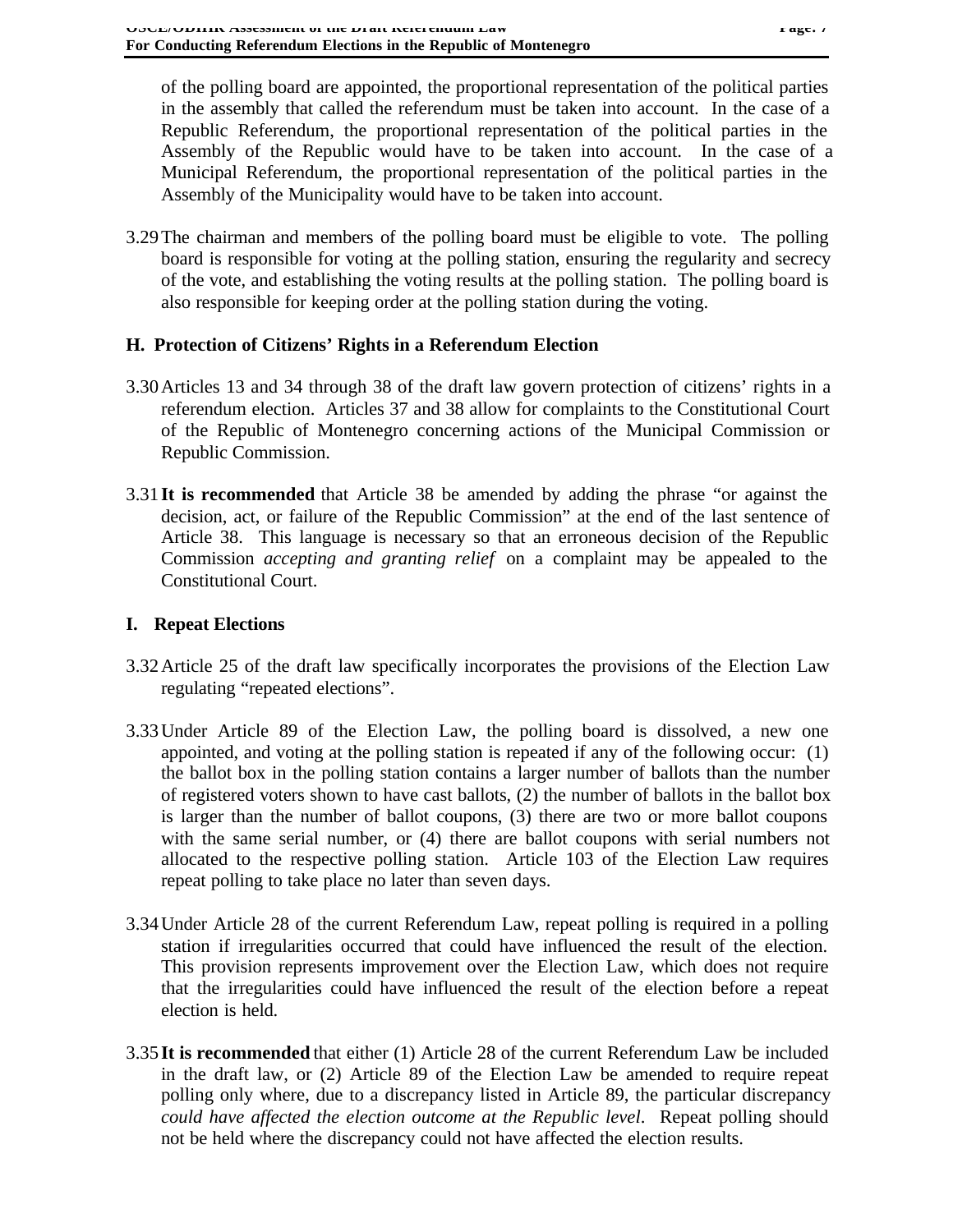# **J. Convoking a Referendum**

- 3.36Article 1 of the draft law grants authority to the Assembly of the Republic to call a Republic Referendum in which the citizens of Montenegro vote on individual questions within the competence of the Assembly of the Republic. As provided by Article 81 of the Constitution of the Republic of Montenegro, this includes: (1) adopting the Constitution, (2) enacting laws, other regulations and general enactments, (3) enacting the development plan of Montenegro, budget and annual balance sheet, (4) determining principles for organisation of the state administration, (5) ratifying international treaties within the competences of the Republic, (6) announcing a republican referendum, (7) floating public loans and deciding on entering into indebtedness of Montenegro, (8) electing and dismissing president and members of the government, president and justices of the Constitutional Court, president and judges of all the courts of law, (9) appointing and dismissing public prosecutor and other officials, (10) granting amnesty for criminal offences prescribed by the republican law, and (11) performing other duties as prescribed by the Constitution. Article 1 of the draft law grants power to a municipal assembly to call a Municipal Referendum on individual questions within the competence of the municipal assembly.
- 3.37Article 3 of the draft law provides that the decision on calling a referendum shall be made by the competent assembly.
- 3.38Article 81(6) of the Constitution of the Republic of Montenegro authorizes the Assembly of the Republic to announce a Republic Referendum. Article 83 of the Constitution specifies that a decision on the calling of a referendum shall be brought by a majority of votes of the total number of deputies. Article 88(5) of the Constitution of the Republic of Montenegro authorizes the President of the Republic to propose to the Assembly of the Republic the calling of a referendum.
- 3.39The draft law itself does not specify the number of votes needed in the Assembly of the Republic to adopt a decision to call a Republic Referendum. **It is recommended** that Article 3 of the draft law be amended to state the voting requirements of Article 83 of the Constitution of Montenegro.
- 3.40The use of a majority vote decision to call a referendum, as stipulated in Article 83 of the Constitution of the Republic of Montenegro, could weaken the institutional authority of the Assembly of the Republic. Therefore **it is recommended** that consideration be given to amending the Constitution of Montenegro to provide more stringent requirements for convoking a referendum.

#### **K. Announcement of the Decision to Call a Referendum**

3.41Article 4 of the draft law provides for the decision on convoking a referendum to be announced in the way in which regulations of the body that has called the referendum are usually announced. Article 108 of the Constitution of the Republic of Montenegro and Article 116 of the FRY Constitution stipulate that statutes, other laws and general enactments must be published and do not come into force until the eighth day from the day of publication, with some exceptions. Thus, any decision on calling a referendum should be published in the appropriate official gazette(s).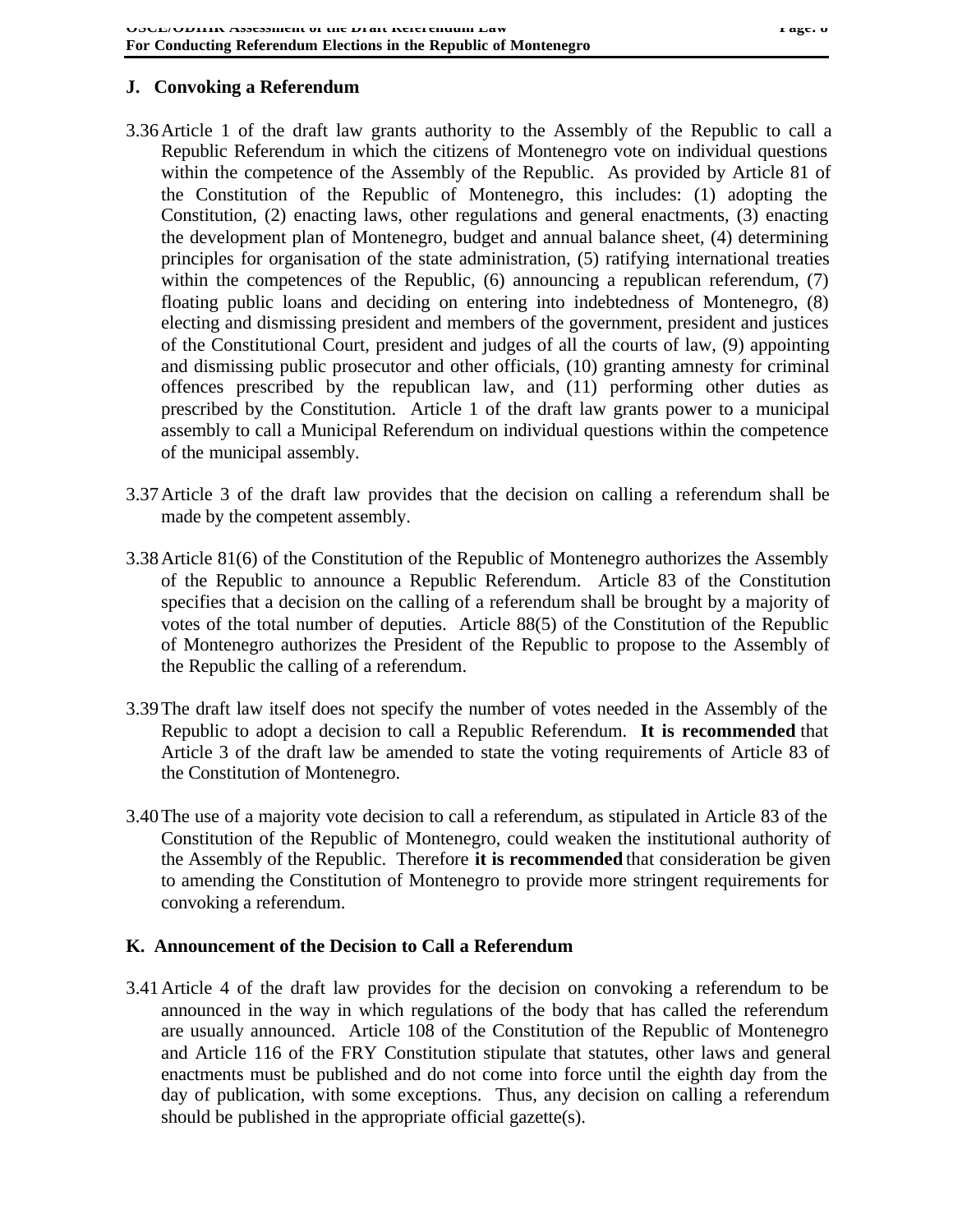# **L. Binding Referendum Decisions**

3.42Article 2 of the draft law provides that decisions made by referendum shall be binding. Article 8 of the draft law states that if the body that has called the referendum is obligated to pass a law, regulation, or other general enactment as a result of the referendum, then the body has 60 days after the day of the referendum to pass the law, regulation, or other enactment.

#### **M. Timeline for Calling and Holding a Referendum Election**

3.43Article 4 of the draft law provides that no less than 60, and no more than 100 days, may pass between the day of calling the referendum and the day of holding the referendum. However, Article 4 must be read in connection with the publication requirements of Article 108 of the Constitution of the Republic of Montenegro, which stipulates that statutes, other laws and general enactments must be published and do not come into force until the eighth day from the day of publication. Care should be taken so that the date announced for holding the referendum complies with constitutional requirements as well as Article 4 of the draft law.

#### **N. Number of Votes Required to Approve a Referendum Question**

- 3.44Article 33 of the draft law provides that a decision on the referendum shall be made by a majority of votes cast, provided that a majority of the total number of eligible voters who have the right to vote in the referendum has participated in the referendum.
- 3.45The requirement of a threshold of majority participation of all eligible voters is reasonable. However, Article 33 does not specify how the number of eligible voters for which the referendum is held is to be determined. **It is strongly recommended** that the law be amended to specify how the number of eligible voters shall be determined. **It is also recommended** that the law be amended to specify that this number shall be determined and announced on a date certain prior to the holding of the referendum.

#### **O. Announcement of Referendum Results**

3.46Article 32 of the draft law provides that the Republic Commission shall establish and announce the results of a Republic Referendum. The municipal commission shall establish and announce the results of a Municipal Referendum. Results of a referendum shall be published in the appropriate Official Gazette of the Republic of Montenegro, no later than 15 days after the date of holding the referendum.

#### **P. Citizenship Requirements for Voting in Referendum Elections**

3.47Montenegro adopted a new Citizenship Law in 1999. The new Citizenship Law increases the number of years of residency needed in Montenegro to establish citizenship. The Citizenship Law impacts upon electoral matters as Article 32 of the Constitution of Montenegro conditions the right to vote on citizenship. This citizenship requirement for voting is stated in Article 11 of the Election Law and referenced in Articles 1, 3, and 5 of the draft law as well. Thus, the legitimate concern exists that a person who has voted previously may be denied the right to vote in a referendum due to the change in the Citizenship Law.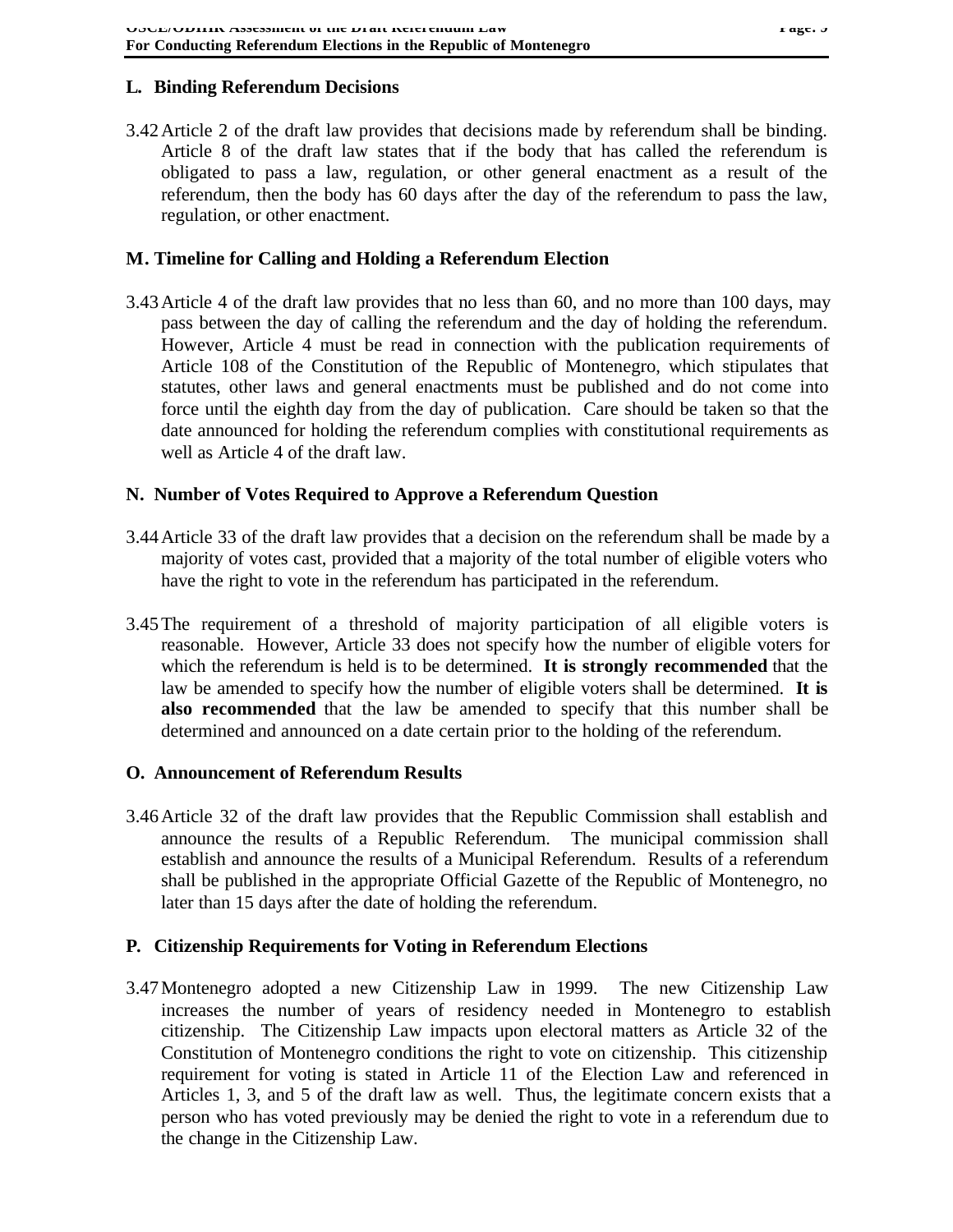- 3.48Article 109 of the Constitution of the Republic of Montenegro and Article 117 of the Federal Constitution provide that a law may not have a retroactive effect, except where required by the public interest, as prescribed when adopted. Thus, application of the Citizenship Law could raise a constitutional issue if it results in the revocation of voting rights previously exercised by a person.
- 3.49**It is recommended** that the draft law, Election Law, and Voter Register Law be amended to provide that no person *previously entered on a voter register* shall be deleted because the person's citizenship status has changed, and that no person who has previously voted shall be denied the right to vote in a referendum, *due to the adoption of the new Citizenship Law*. This recommendation is limited to a person previously registered who is subject to denial of the right to vote due *solely* to the adoption of the new Citizenship Law.

## **Q. Residency Requirements for Voting in Referendum Elections**

- 3.50The Election Law establishes two residency requirements before the right to vote can be acquired. The first residency requirement, a general residency requirement for both parliamentary and municipal elections, is 24 months residency in the Republic of Montenegro. An additional, special residency requirement, for municipal elections, is 12 months residency in the respective municipal constituency. These requirements impact the draft law in that Article 5 of the draft law stipulates that citizens with the right to vote in conformity with the election regulations shall be entitled to vote in the referendum.
- 3.51The special residency requirement of 12 months in the respective municipal constituency, in order to vote in municipal elections for that constituency, including a Municipal Referendum, is reasonable and acceptable.
- 3.52The general requirement of 24 months residency in Montenegro, in order to vote in any election, is troublesome. A citizen of Montenegro, residing in Montenegro, should not be required to establish 24 months of residency in order to vote in national elections. This matter is further complicated by the fact that prior law required only 12 months residency to vote in any election. Thus, the problem is created, not unlike the problem with the Citizenship Law changes, that a person who has voted previously may be denied the right to vote in a referendum due to the increase in the general residency requirement from 12 months to 24 months. Article 109 of the Constitution of the Republic of Montenegro provides that a law may not have a retroactive effect, except where required by the public interest, as prescribed when adopted. Thus, application of the 24 months residency requirement could raise a constitutional issue if it results in the revocation of voting rights previously exercised by a person.
- 3.53No person, who has previously voted, should be denied the right to vote due to the extension of the general residency requirement from 12 months to 24 months.

# **IV. CONCLUSION**

4.1 The draft law fails adequately to: (1) ensure transparency in the counting and tabulation of the voting results of a referendum election, and (2) provide for election observation in a referendum election.